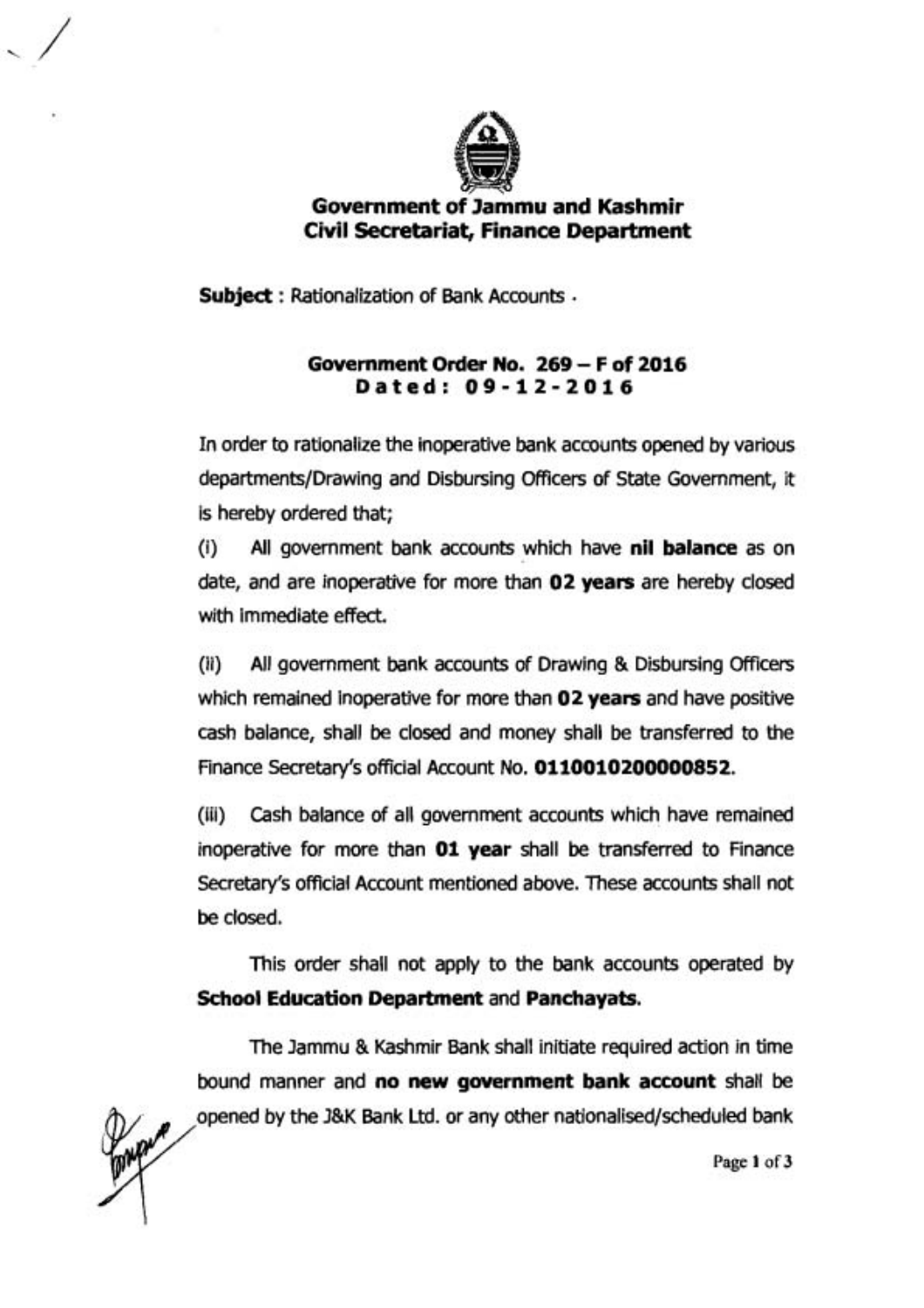in favour of any department of the State Government without the concurrence of the Finance Department.

The Drawing & Disbursing Officer and the Jammu & Kashmir Bank Limited shall also ensure that no banking transaction in all such accounts which have remained inoperative for more than 01 **year,** is allowed from the time of the issuance of this order.

## **By order of the Jammu** & **Kashmir Government.**

**a/-** 

**(Navin K. Choudhary), US,** 

Commissioner/Secretary to Government, Finance Department.

No. FD-VII-Gen(191) Bank Accounts Dated: 09.12.2016 Copy to the:-

- 1. Ld. Advocate General J&K High Court Srinagar/Jammu.
- 2. All Financial Commissioners.
- 3. Principal Accountant General, J&K Srinagar/Jammu.
- 4. All Principal Secretaries to Government.
- 5. Principal Secretary to Hon'ble Chief Minister.
- 6. Principal Secretary to Hon'ble Governor.
- 7. Principal Resident Commissioner, 5-Prithvi **Raj** Road New, Delhi.
- 8. Chief Electoral Officer, J&K Jammu.
- 9. All **Commissioner/Secretaries** to Government.
- 10. Divisional Commissioner Kashmir/Jammu.
- 11. Chief Vigilance Commissioner, J&K.
- 12. Secretary to Chief Justice J&K High Courts Srinagar/Jammu.
- 13. Registrar General, J&K High Court Srinagar/Jammu.
- 14. Director General Funds Organization J&K.
- 15. Director General Audit & Inspections.
- 16. Director General Budget, J&K.
- 17. Director General Accounts & Treasuries, J&K.
- 18. Chairman J&K Bank for information and **urgent** necessary action.
- 19. All Head of Departments/Managing Directors/Chief Executive of State PSU's/Autonomous Bodies.
- 20. Secretary, J&K Public Service Commission.
- 21. Secretary, J&K SSRB.
- 22. All District Development Commissioners.